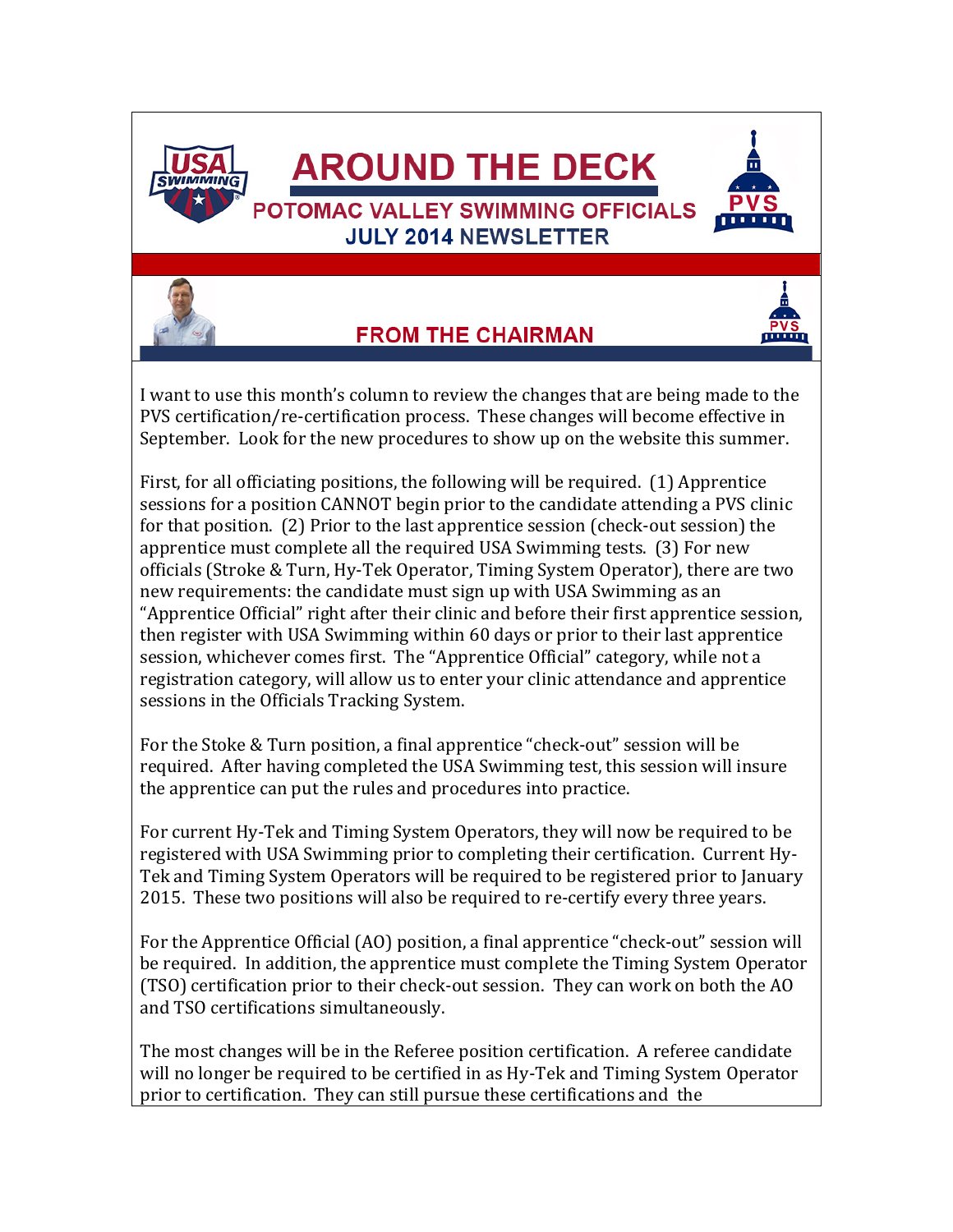Administrative Official certification before or after Referee certification but will no longer be required to do so. However, a referee candidate will be required to be certified as Chief Judge prior to their referee training. These changes were made possible because of the Administrative Official position that was created last year.

I realize this is a lot to process, but we will have the information on the website soon and will be detailed at all the clinics in the fall.

I will be at all the PVS championship meets this month and at both the Sectional Meet and Zone Meets. So, there will be plenty of opportunities to discuss these new procedures with me and ask questions. I look forward to seeing you and talking to you at one or more of these meets.

Tim Husson [OfficialsChair@pvswim.org](mailto:OfficialsChair@pvswim.org)

#### My First Coach Initiated Discussion Part Three of A Series by Jim Thompson

nining parties

What is a coach initiated discussion? It could be what a coach does when he or she is not happy with a Referee's decision. In the New Referee clinic I attended, they mentioned the possibility and how it may, at times, get somewhat vigorous and animated. I'm just glad they can<sup>1</sup>t kick dirt, though splashing of water may be in the realm of possibility.

What was the circumstance that led to my first coach initiated discussion? I was working as Deck Referee for a meet. At this point I was Referee for about six months. It was one of those meets where the venue was running two pools. I had the boys' side. It was Sunday, the last session of the meet. The last event of the session was the 15 & Over 400y Individual Medley. It was a positive check-in event.

According to my program there were 3 or 4 heats with the first heat containing three swimmers. I called up the first heat and only one swimmer appeared. I looked in my program and saw that heat 2 had seven swimmers seeded. Since the 400 IM is a longer event, I got the brilliant idea that by combining heats 1 and 2, I could cut the timeline by 5 or 6 minutes. At this point, I suspected that everyone was tired and wanted the meet to be over. Besides the lone swimmer in heat 1 did not look thrilled to swim by himself. Maybe  $I<sup>1</sup>$ ll get some kind of award for this!

So I called up heat 2. Actually I was surprised; it took longer than I expected to get the second heat in place. But I figured I needed to make sure that I did not miss any heat 2 swimmers because I did not want a coach "initiating a discussion" for missing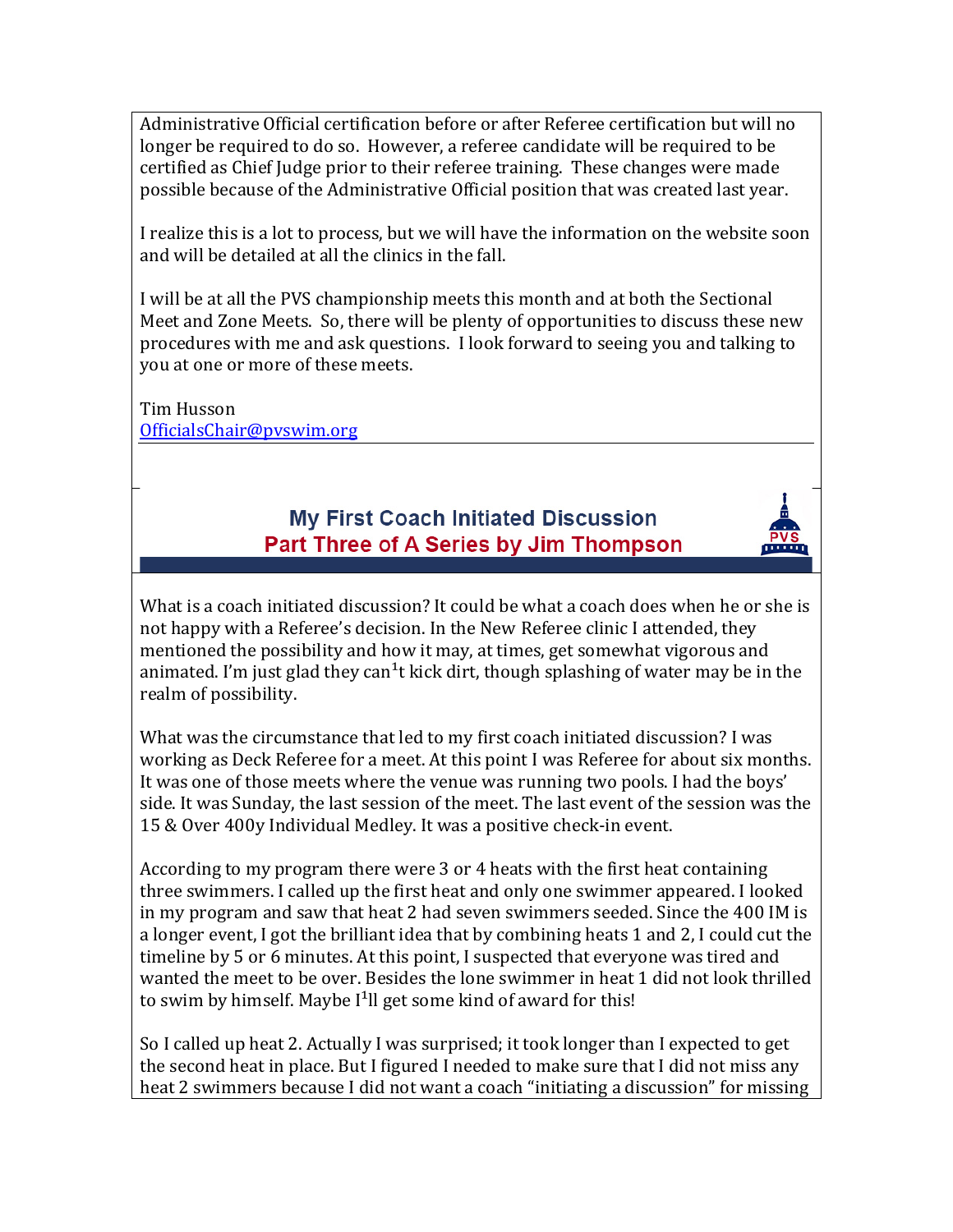his or her swimmer. So instead of saving 5 or 6 minutes, I only saved 4 minutes. But I'm thinking that I'm still on the plus side of this decision.

There were eight swimmers for the combined heat, and off they went. The remaining heats got started with no problems. We were done and I was feeling pretty good.

Then I heard a voice behind say, "Hey, Ref. Can we speak?"

I looked around and saw that it was a coach and he was not looking too happy. I replied cautiously, "Sure. How can I help you?"

"Can you tell me why you combined those two heats in the 400 IM?"

Thinking that he wanted to understand the brilliance behind the decision, I proudly said, "Well, there was only one swimmer in the first heat. I figured it would be more competitive for the lone heat 1 swimmer if he swims with heat 2."

The coach squinted his eyes, nodded his head a few times taking in my words. He opened his eyes, "So to make it more competitive for that one swimmer, you decided to disadvantage seven other swimmers?"

A bit taken aback, I said, "What?!?! What do you mean, I disadvantaged seven other swimmers?" I did not do that. All seven swimmers in heat 2 got to swim. I did not miss anyone in heat 2!"

The coach responded, "Swimmers have a ritual or process they go through to get ready for a swim. Some of them may do stretches. Others may stand under a warm shower to loosen their muscles. They have this all planned out and timed to coincide with the start of their heat. When you called up the second heat early, this interrupted their ritual for getting ready. One of those swimmers was my swimmer. He was not ready to swim when you called heat 2. I can understand combining heats if there is a severe time constraint and there is another session after this or the distance is shorter because the swimmers should be already behind the block. This was not the case for that event."

Taking a few moments to let the coach's words sink in, I thought, "Well, maybe he has a point. Maybe I had not completely thought through the situation from the swimmer's perspective."

With a little crow in my throat, I said, "I did not know that." We talked for a little while longer, then shook hands and parted.

Over the years, I've come to realize the coach's comment about warming up for a competition applies to officials as well. As a Referee, I have a routine I follow before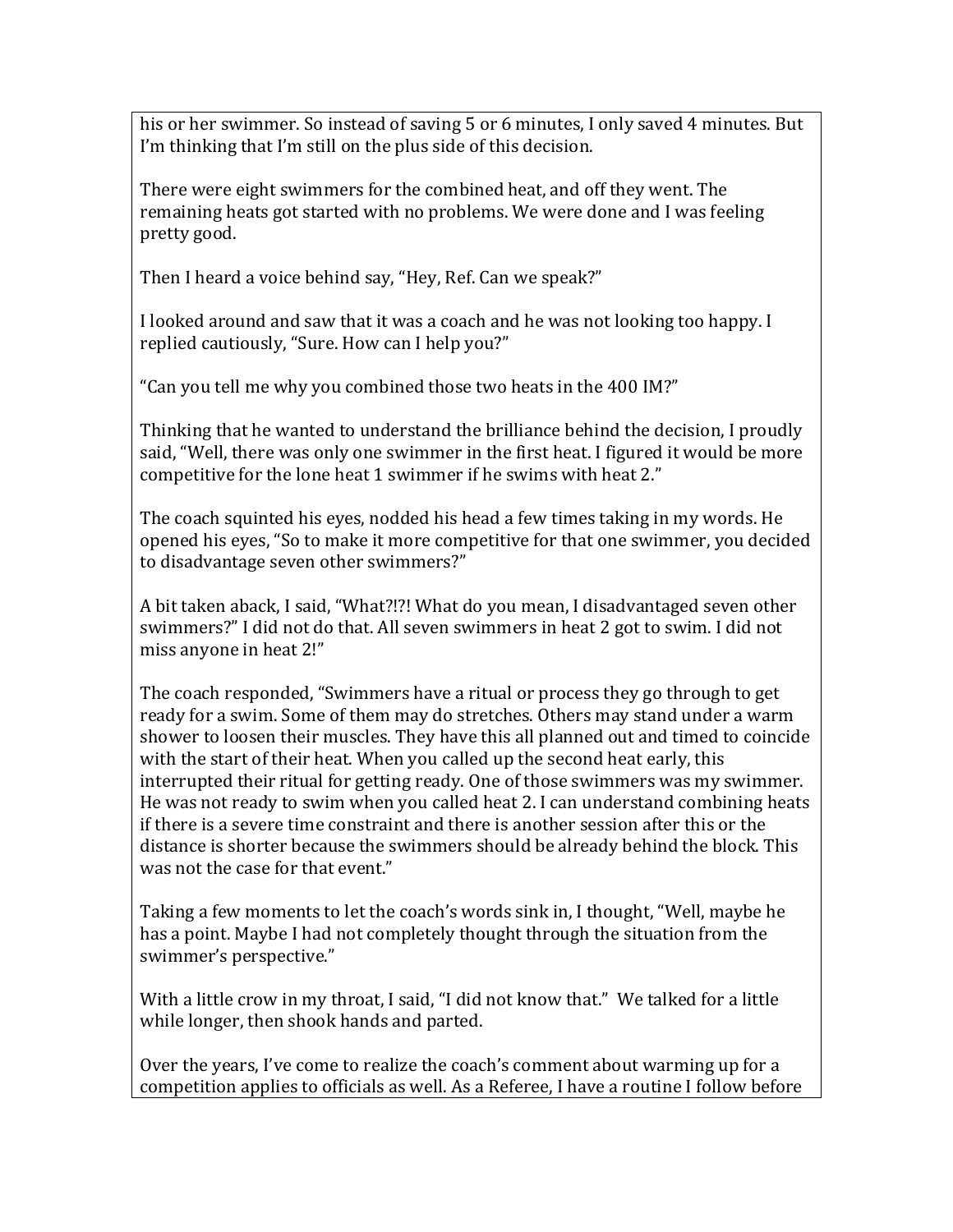#### any meet:

- Meet with pool management to discuss any facilities topics
- Discuss with the Meet Director any special considerations for the meet, i.e., excessive timeline, equipment issues, swimmers with disabilities, etc.
- Meet with coaches (if warranted) or walk the deck during warmups to make myself visible to the coaches
- Inspect the starting blocks
- Measure the distance to the backstroke flags. If there is a moveable bulkhead, measure the pool.
- Check the timing equipment
- Discuss with the Starter how we should handle situations such as false starts, swimmer stepping up late, only one swimmer stepping up, missing swimmer for a positive check-in event, etc.
- Brief the Stroke & Turn officials: strokes, jurisdiction, rotations, DQ procedure

At least for me, if this routine is interrupted or short circuited, the session just does not feel right to me. It takes a long time for me to get into the groove if I can<sup>1</sup>t do all of the above.



# **From the Eastern Zone**



July and August are Eastern Zone Championship time! Go to the Eastern Zone Website to learn about officiating opportunities at the Sectional Meet in Buffalo and the Zone Meet in Richmond. You can also click on the links in the Upcoming Meets section of the newsletter. This is a great time for getting an evaluation on the national deck. There are still openings, come and help out the Eastern Zone.

# **You Make the Call!**



**Situation:** In a heat of the men's 400-meter individual medley, all eight swimmers step up on the blocks in response to the referee's long whistle. The referee turns the field over to the starter and subsequently the starter asks the swimmers to "take your mark." At that point, the referee notices that the swimmer in lane 7 has stepped off the block to remove his drag suit. The referee attempts to take back control of the heat but the starter starts the race as the swimmer in lane 7 is starting to get back on the block. What should be done?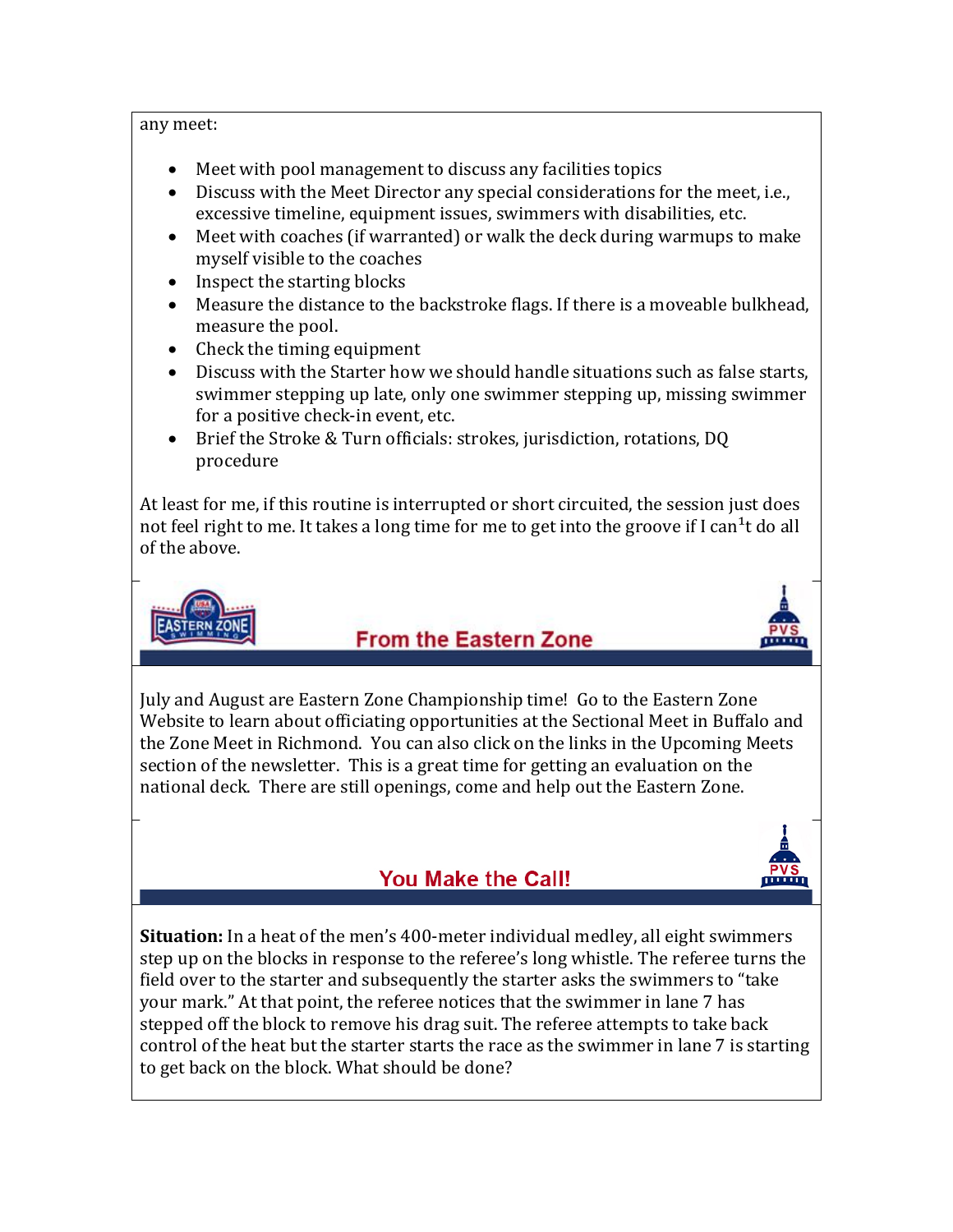| <b>Upcoming Meets</b>  |                                                                                       |                        |                 |                                                                                                                                                                     |
|------------------------|---------------------------------------------------------------------------------------|------------------------|-----------------|---------------------------------------------------------------------------------------------------------------------------------------------------------------------|
| <b>JULY</b>            |                                                                                       |                        |                 |                                                                                                                                                                     |
| <b>Date</b>            | <b>Meet</b>                                                                           | <b>Host</b>            | <b>Location</b> | <b>Notes</b>                                                                                                                                                        |
| $10 - 13$              | <b>PVS LC Age Group</b><br>Championships                                              | <b>FBST</b>            | <b>UMD</b>      | <b>Application to Officiate</b><br><b>Qualifying Times</b>                                                                                                          |
|                        |                                                                                       | <b>NCAP</b>            | <b>UMD</b>      | <b>Application to Officiate</b>                                                                                                                                     |
| $17 - 20$<br>$17 - 20$ | <b>PVS LC Senior</b><br>Championships<br><b>PVS LC Junior</b><br>Championships        | <b>NCAP</b>            | <b>UMD</b>      | <b>Qualifying Times</b><br>Event File is for<br>reference ONLY<br><b>Application to Officiate</b><br><b>Qualifying Times</b><br>Event File is for<br>reference ONLY |
| 24-27                  | <b>Speedo Championship</b><br><b>Series</b><br><b>Eastern Zone</b><br>(Combined Meet) | Star<br>Swimming       | Buffalo, NY     | <b>Application to Officiate</b><br><b>Qualifying Times</b>                                                                                                          |
| $30-3$                 | <b>Speedo Junior</b><br><b>Nationals</b>                                              | <b>USA</b><br>Swimming | Irvine, CA      | <b>Qualifying Times</b>                                                                                                                                             |
| <b>AUGUST</b>          |                                                                                       |                        |                 |                                                                                                                                                                     |
| <b>Date</b>            | <b>Meet</b>                                                                           | <b>Host</b>            | <b>Location</b> | <b>Notes</b>                                                                                                                                                        |
|                        |                                                                                       |                        |                 |                                                                                                                                                                     |
| $6 - 10$               | <b>Phillips 66 National</b><br><b>Championships</b>                                   | <b>USA</b><br>Swimming | Irvine, CA      | <b>Qualifying Times</b>                                                                                                                                             |
| $6-9$                  | <b>Eastern Zone LC</b><br><b>Championships</b>                                        | Poseidon<br>Swimming   | Richmond,<br>VA | <b>Zone Team Application</b><br><b>Application to Officiate</b><br><b>Qualifying Times</b>                                                                          |

### You Make the Call Resolution

 $\frac{PVS}{P}$ 

**Recommended Resolution:** Recommended Resolution: If both the starter and the referee agree, the swimmer could be charged with delay of the meet and disqualified. Alternatively, the starter could have immediately recalled the heat. After the heat is run, the swimmer who caused the incident should be spoken to about his actions to try to prevent a similar occurrence in the future.

**Applicable Rules:** 101.1.5A